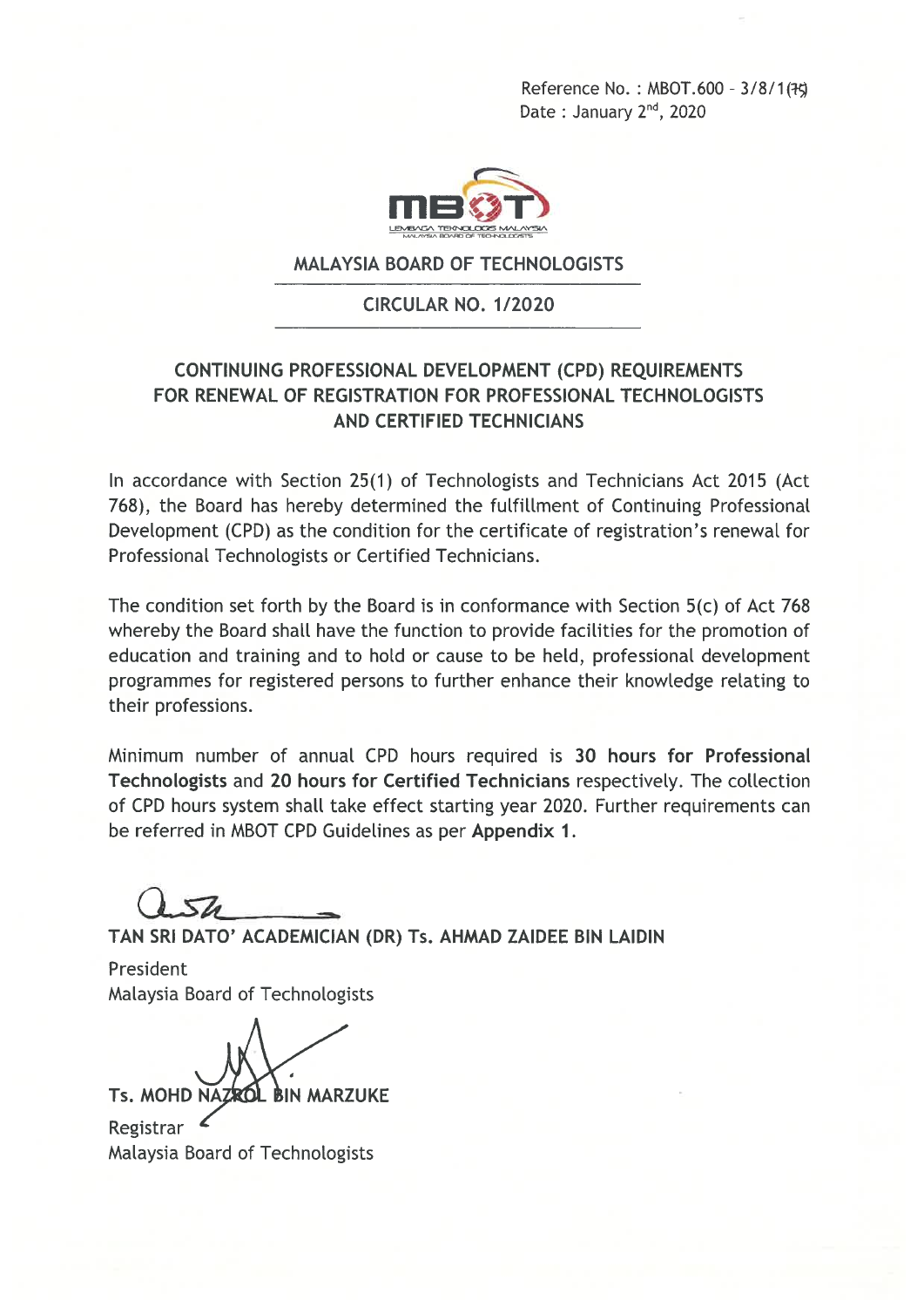

# **CONTINUING PROFESSIONAL DEVELOPMENT (CPD) GUIDELINES**

**MALAYSIA BOARD OF TECHNOLOGISTS**

Version 1.1 January 2, 2020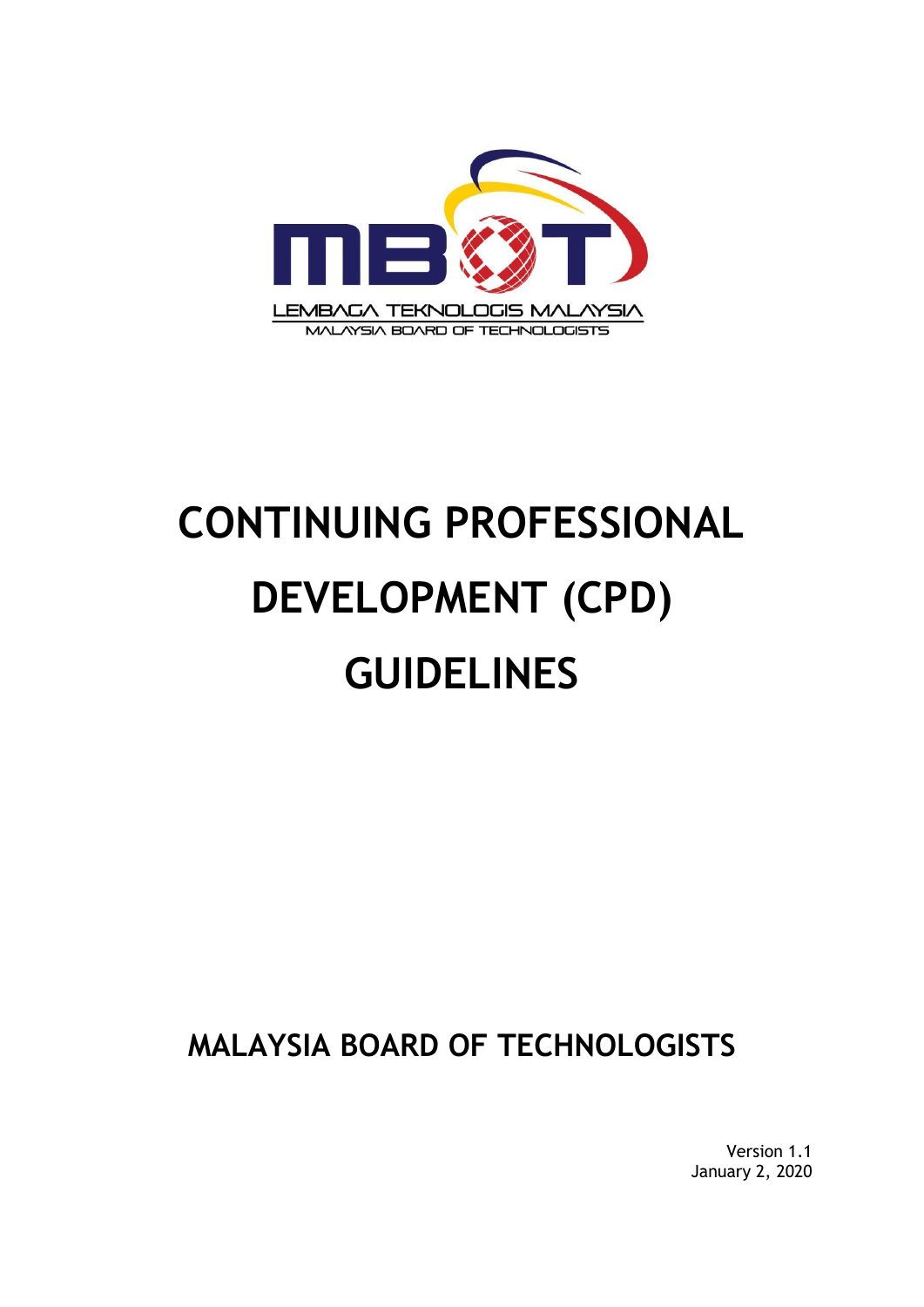#### **A. RATIONALE OF CONTINUING PROFESSIONAL DEVELOPMENT (CPD)**

In accordance with Section 25(1) of Technologists and Technicians Act 2015 (Act 768), the Board has hereby determined the fulfillment of Continuing Professional Development (CPD) as the condition for the certificate of registration's renewal for Professional Technologists or Certified Technicians.

The condition set forth by the Board is in conformance with Section 5(c) of Act 768 whereby the Board shall have the function to provide facilities for the promotion of education and training and to hold or cause to be held, professional development programmes for registered persons to further enhance their knowledge relating to their professions.

MBOT promotes lifelong learning through the implementation of Continuing Professional Development (CPD). In MBOT, CPD is essential to renew the certificate of registration for Professional Technologists and Certified Technicians only. CPD is counted by hours and the number might vary for each Technology Fields and can be obtained through Trainings and Projects which are certified by MBOT.

### **B. CPD CONDITION FOR RENEWAL OF REGISTRATION**

Minimum number of annual CPD hours required for Professional Technologists and Certified Technicians is as per determined by the Board from time to time. The formulation of the CPD is based on the industry requirements after going through strict verification cycle with the Board and Technology Expert Panels (TEP). These CPD hours are only valid for 1 year and cannot be carried forward for one year to another.

Professional Technologists and Certified Technicians will have to complete the required number of CPD hours in order to renew their Professional Technologists and Certified Technicians. The CPD can be obtained through:

- a. Trainings from MBOT Certified Training Centre or Learned Institutions;
- b. Seminars and technical events by MBOT or any of MBOT's TEP;
- c. Projects certified by MBOT (submission of projects for CPD must be done to MBOT as early as possible to avoid technical issues); or
- d. Any other activities deemed practicable as determined by the Board.

Each CPD hours will have to be recorded in MBOT's CPD system.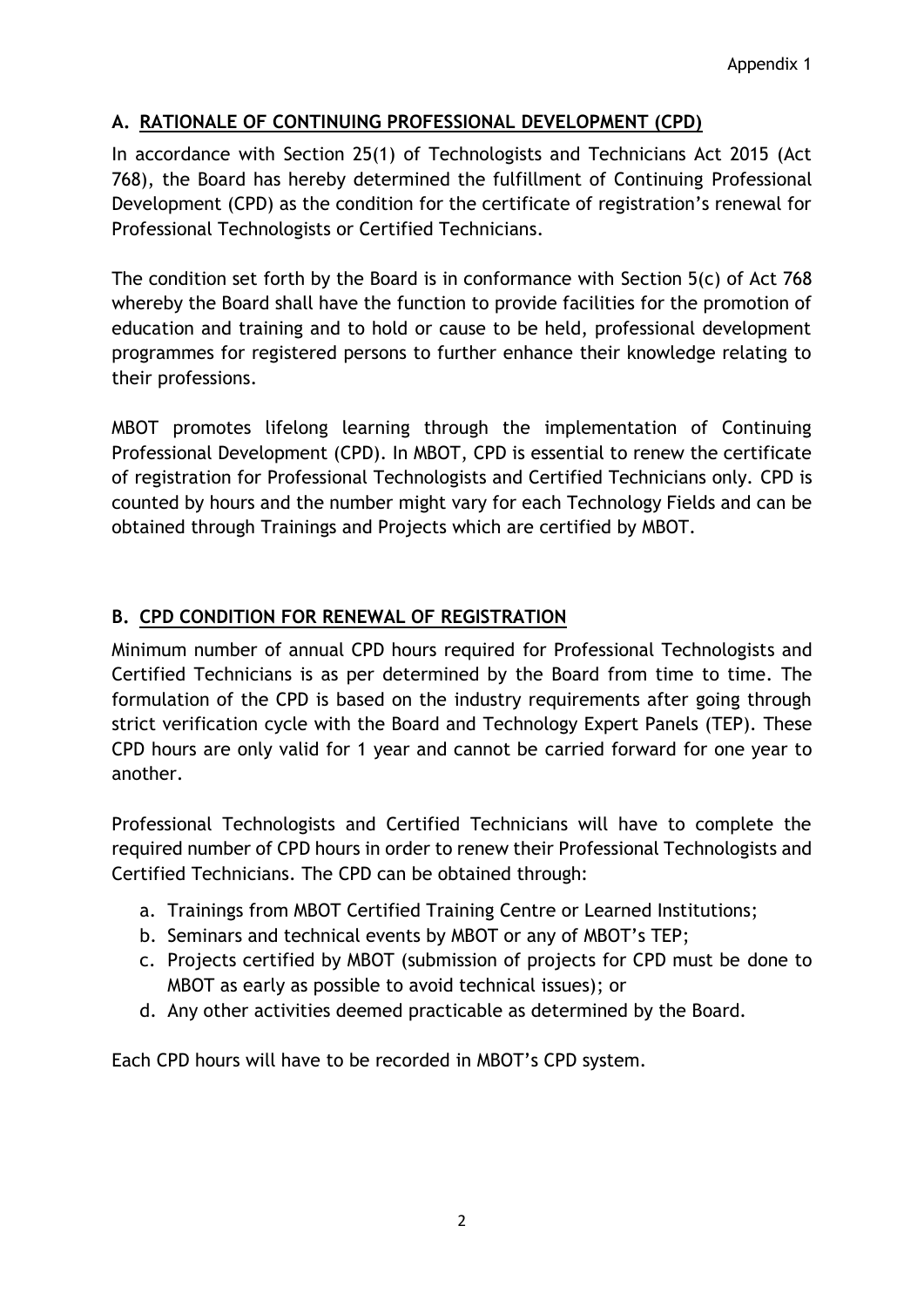### **C. CPD GUIDELINE FOR PROFESSIONAL TECHNOLOGISTS AND CERTIFIED TECHNICIANS**

In administering the CPD requirement as provided by this Circular, the policy adopted by MBOT for registered Professional Technologist and Certified Technician shall be:

- 1) The CPD requirement shall apply to all Professional Technologists and Certified Technicians.
- 2) CPD is determined in technical hours. 1 CPD hour equals to 1 technical hour.
- 3) The CPD cycle commences from date of approval for all existing Professional Technologists and Certified Technicians.
- 4) The accumulation of the CPD hours is compulsory for the renewal of Professional Technologists and Certified Technicians on yearly basis.
- 5) Professional Technologists and Certified Technicians are required to collect a minimum number of CPD hours as stipulated in the Circular for the renewal of the professional title.
- 6) Any excess CPD hours cannot be carried forward from one CPD cycle to the next. All Professional Technologists and Certified Technicians will start from the beginning of a new CPD cycle.
- 7) The CPD activities must be relevant to the enhancement and competency of members.
- 8) The approved topics should cover the related Technology, Technical and Soft Skills within technology fields recognised by MBOT.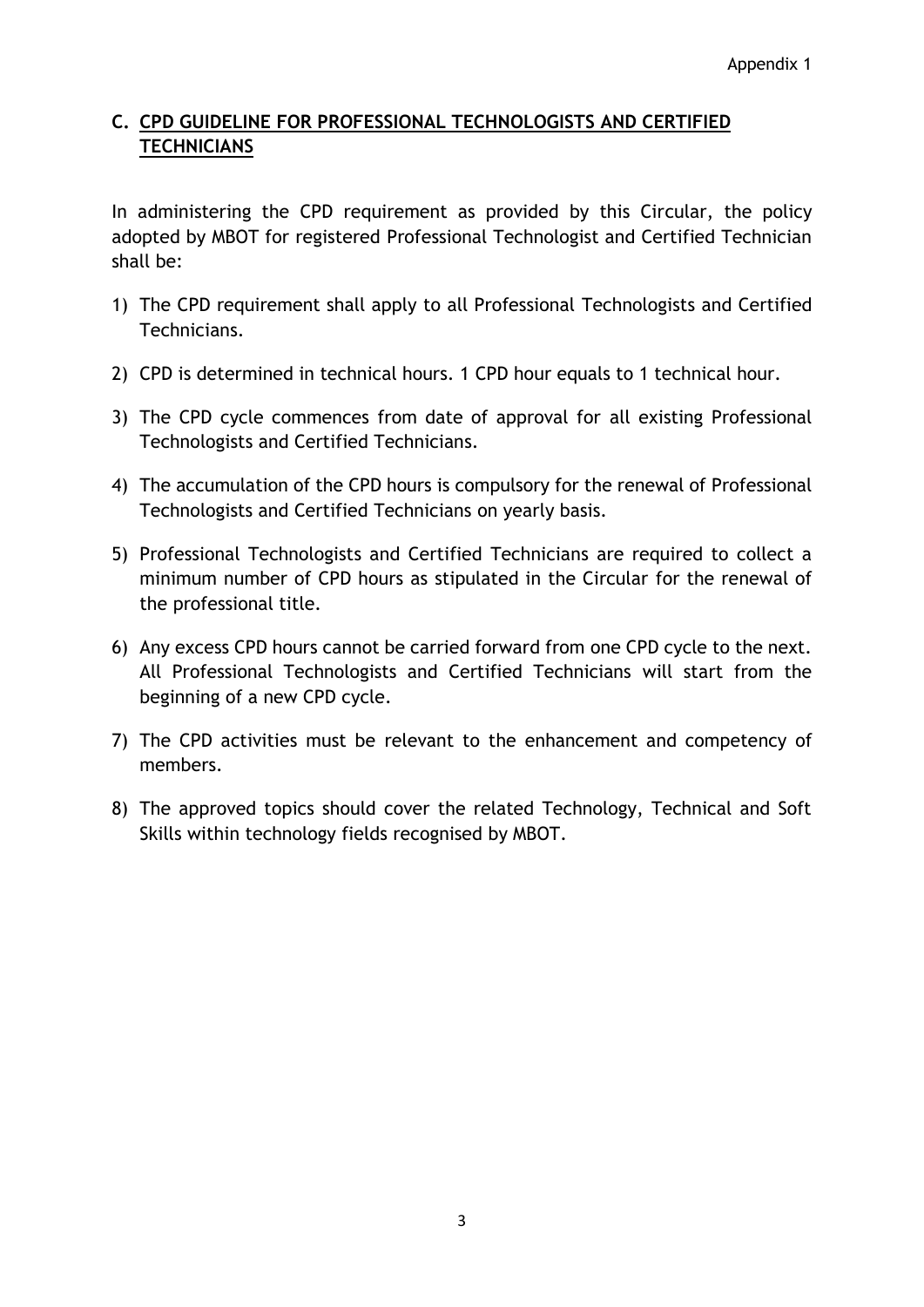#### **D. CPD GUIDELINE FOR APPROVED TRAINING PROVIDERS (ATP)**

- 1. MBOT Approved Training Provider (ATP) refers to the company, organisation, cooperatives or any other institutions that provide educations and trainings for the purpose of institutional lifelong learning. ATP are allowed to deliver programs that may result in participants earning Continuing Professional Development (CPD) hours.
- 2. ATP will need to download the CPD application form at [www.mbot.org.my.](http://www.mbot.org.my/)
- 3. The completed application form will need to be submitted to the Secretariat via email at [cpd@mbot.org.my](mailto:cpd@mbot.org.my) together with the programme/agenda/itinerary of the event.
- 4. The Board shall notify on any financial implications of the application as per determined from time to time.
- 5. Each application includes the following:
	- a. A completed form of application;
	- b. Company Profile;
	- c. Programme Kit; and
	- d. Any other relevant documentation deemed supportive of the application.
- 6. The Secretariat will table the application to MBOT Committee of Quality, Education and Training for approval.
- 7. The Secretariat will notify the ATP the soonest upon approval of the decision by the Committee.
- 8. The details of CPD Programme approval may be used for promotional purposes by the ATP. They will also be displayed in MBOT website/social media.
- 9. ATP is allowed to include the following phrase on their promotional material; i.e. "(MBOT CPD Approved: 6 CPD hours)".
- 10.Please be advised that ATP are only permitted to use the MBOT's logo for the approved event only.
- 11.Please contact the Secretariat or Corporate Communication Unit of MBOT if you have any further enquiry regarding the promotional material.
- 12.The Board shall reserve any other provision to improve the above-mentioned procedures from time to time.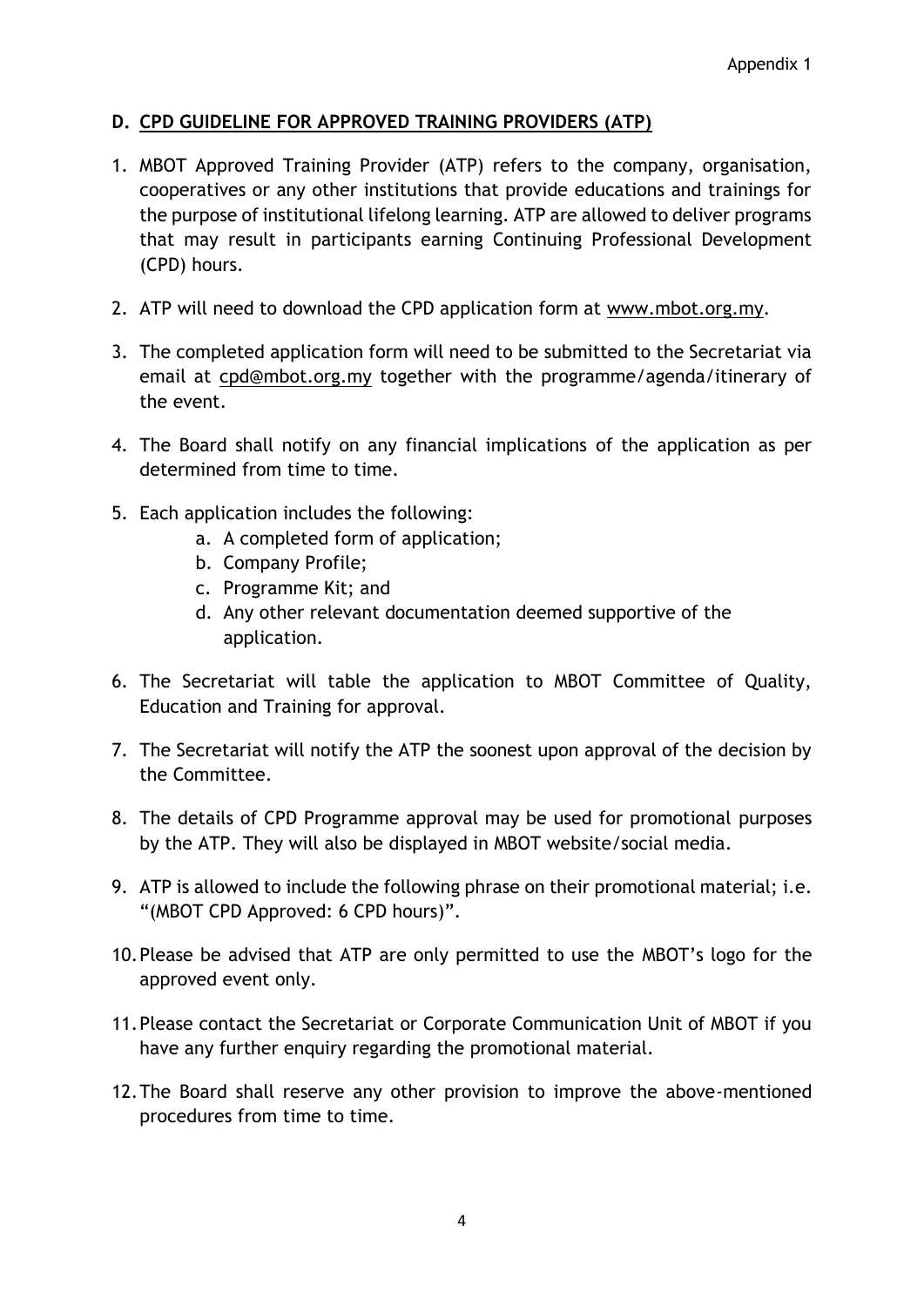## **E. TYPES OF CPD ACTIVITIES**

| No.<br>1.        | <b>CPD Activity</b><br>Courses/<br>Training/                                   | Criteria /<br><b>Explanatory</b><br><b>Notes</b><br>Courses run by a<br>recognised                                                                                                                                                                                                                               | Supporting<br>documents<br>Invitation letter<br>$\bullet$<br>Certificate of<br>$\bullet$                                                                                     | <b>CPD</b><br><b>Hours</b><br>Granted<br>Actual<br>contact /   | <b>Remarks</b><br>Training/<br>Workshop:                                                                                                                                             |
|------------------|--------------------------------------------------------------------------------|------------------------------------------------------------------------------------------------------------------------------------------------------------------------------------------------------------------------------------------------------------------------------------------------------------------|------------------------------------------------------------------------------------------------------------------------------------------------------------------------------|----------------------------------------------------------------|--------------------------------------------------------------------------------------------------------------------------------------------------------------------------------------|
|                  | <b>Workshops</b>                                                               | institution or<br>training provider<br>covering specific<br>technical subjects,<br>sector specific<br>subjects or generic<br>training (e.g., 23<br>related technology<br>fields).                                                                                                                                | attendance<br>Confirmation of<br>$\bullet$<br>attendance<br>Program book/<br>$\bullet$<br>tentative program<br>Course structure<br>$\bullet$                                 | technical<br>hours                                             | Maximum 15<br>$\bullet$<br>CPD Hours for<br>Professional<br>Technologist<br>Maximum 13<br>$\bullet$<br>CPD Hours for<br>Certified<br>Technician<br>Short course:<br>maximum 30 hours |
| $\overline{2}$ . | Congress/<br>Conference/<br>Seminar/<br>Symposium<br>(Local/<br>International) | Must be within<br>related field/core<br>business (Local/<br>international) i.e.:<br>Half day (3 CPD<br>(i)<br>hours)<br>(ii) Full day (6 CPD<br>hours)<br>A conference<br>should:<br>(i) Contain<br>plenary<br>lectures/<br>symposia.<br>(ii) Allow<br>presentation of<br>free<br>communication<br>/poster, etc. | Invitation letter<br>$\bullet$<br>Certificate of<br>$\bullet$<br>attendance<br>Confirmation of<br>$\bullet$<br>attendance<br>Program book/<br>$\bullet$<br>tentative program | Half day<br>$(3$ CPD<br>hours)<br>Full day<br>(6 CPD<br>hours) | Maximum 2 times<br>per year to be<br>considered as CPD<br>hours                                                                                                                      |

The CPD hours can be obtained from the following recognised CPD activities: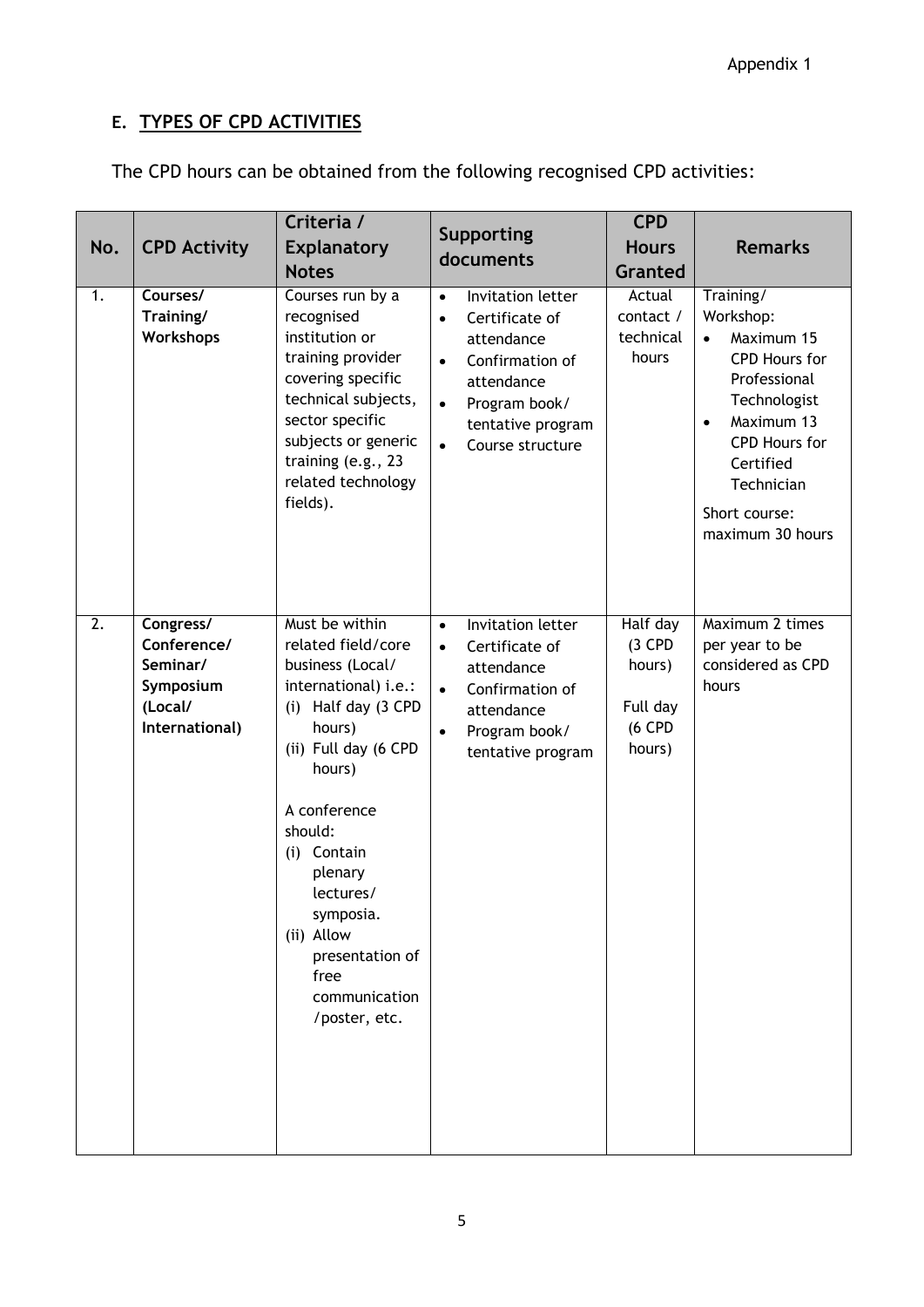| No.              | <b>CPD Activity</b>                                                                                                | Criteria /<br><b>Explanatory</b><br><b>Notes</b>                                                                                                                                 | Supporting<br>documents                                                                                                                                                                                                                                              | <b>CPD</b><br><b>Hours</b><br><b>Granted</b>                                                             | <b>Remarks</b>                                                  |
|------------------|--------------------------------------------------------------------------------------------------------------------|----------------------------------------------------------------------------------------------------------------------------------------------------------------------------------|----------------------------------------------------------------------------------------------------------------------------------------------------------------------------------------------------------------------------------------------------------------------|----------------------------------------------------------------------------------------------------------|-----------------------------------------------------------------|
| 3.               | Fellowships/<br>attachment/<br>study tour<br>(include hands-<br>on & skills<br>courses)                            | Attended<br>Fellowships/<br>attachment/ study<br>tour.                                                                                                                           | Invitation letter<br>$\bullet$<br>Proof of<br>$\bullet$<br>attendance<br>Certificate of<br>$\Omega$<br>attendance<br>Confirmation<br>$\circ$<br>of attendance<br>/ letter of<br>participation<br>Program book /<br>tentative program                                 | Actual<br>contact /<br>technical<br>hours                                                                |                                                                 |
| 4.               | <b>Committee or</b><br>project member                                                                              | Involvement as<br>committee or<br>project member<br>for organising a<br>related event/<br>seminar/<br>conference/<br>symposium/<br>lecture series etc.                           | Invitation letter<br>$\bullet$<br>Proof of<br>$\bullet$<br>attendance<br>Certificate of<br>$\circ$<br>attendance<br>Confirmation<br>$\circ$<br>of attendance<br>/ Letter of<br>participation<br>Program book /<br>$\bullet$<br>tentative program<br>Course structure | Half day<br>$(2$ CPD<br>hours)<br>Full day<br>(4 CPD<br>hours)<br>More than<br>1 day<br>(6 CPD<br>hours) |                                                                 |
| $\overline{5}$ . | Meeting                                                                                                            | Attended meeting<br>related to<br>technological and<br>technical<br>profession.                                                                                                  | <b>Invitation letter</b><br>$\bullet$<br>Proof of<br>$\bullet$<br>attendance -<br>agenda & meeting<br>minutes                                                                                                                                                        | 2 CPD<br>Hours                                                                                           | Maximum 5 times<br>per year to be<br>considered as CPD<br>hours |
| 6.               | <b>Technical Paper</b><br><b>Presentation at</b><br>official<br>meetings/<br>functions<br>(presenter/<br>speakers) | Presentation on<br>the following:<br>(i) Plenary<br>lecture/long<br>paper / free<br>paper / short<br>paper<br>(ii) Poster<br>presentation in<br>related field /<br>core business | Invitation letter<br>$\bullet$<br>Proof of<br>$\bullet$<br>attendance<br>Certificate of<br>$\circ$<br>attendance<br>Confirmation<br>$\circ$<br>of attendance<br>/ Letter of<br>participation<br>Program book /<br>$\bullet$<br>tentative program                     | 2 CPD<br>Hours                                                                                           | Must not be the<br>same topic                                   |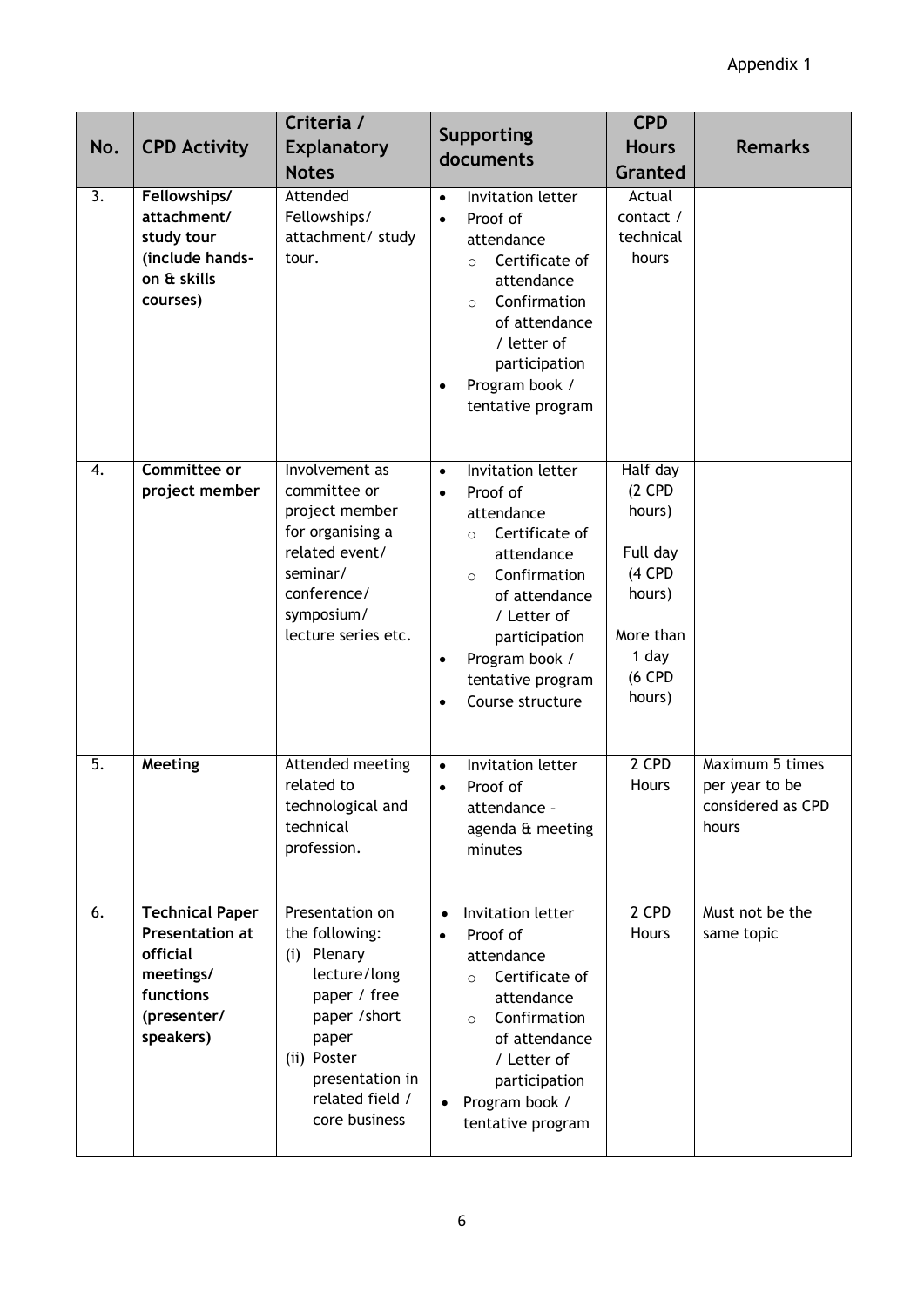| No.              | <b>CPD Activity</b>                                                                              | Criteria /<br><b>Explanatory</b><br><b>Notes</b>                              | <b>Supporting</b><br>documents                                                                                                                                                      | <b>CPD</b><br><b>Hours</b><br><b>Granted</b>                                                                                                       | <b>Remarks</b>                                                             |                             |
|------------------|--------------------------------------------------------------------------------------------------|-------------------------------------------------------------------------------|-------------------------------------------------------------------------------------------------------------------------------------------------------------------------------------|----------------------------------------------------------------------------------------------------------------------------------------------------|----------------------------------------------------------------------------|-----------------------------|
| 7.               | <b>Publication of</b><br>articles in<br>journal/ chapters<br>in book /<br>technical reports      | Indexed/peer<br>reviewed journal<br>(authors)                                 | Documented evidence<br>(with verification)<br>needs to be produced<br>A copy of the<br>$\bullet$<br>published article/<br>journal/book/<br>technical report                         | <b>10 CPD</b><br>Hours                                                                                                                             | Maximum 2<br>publications per<br>year with a<br>maximum of 20 CPD<br>hours |                             |
|                  |                                                                                                  | Non-indexed<br>journal (authors)                                              |                                                                                                                                                                                     | 5 CPD<br>Hours                                                                                                                                     |                                                                            |                             |
|                  |                                                                                                  | Chapters in book<br>(authors)                                                 |                                                                                                                                                                                     | 2 CPD<br>Hours                                                                                                                                     |                                                                            |                             |
|                  |                                                                                                  | Technical reports                                                             |                                                                                                                                                                                     | 2 CPD<br>Hours                                                                                                                                     |                                                                            |                             |
| $\overline{8}$ . | <b>Appointed as</b><br><b>MBOT's Assessors</b><br>Professional<br>$\bullet$<br>Assessor<br>Panel | 1 full day<br>assessment with at<br>least 7 candidates<br>assessed            | Assessment<br>$\bullet$<br>invitation<br>letter/email<br>Assessment<br>$\bullet$<br>schedule                                                                                        |                                                                                                                                                    | 2 CPD<br>Hours                                                             | Maximum 3 times<br>per year |
|                  | <b>Accreditation</b><br>$\bullet$<br>Assessor<br>Panel                                           | Half day<br>assessment with at<br>least 3-6<br>candidates<br>assessed         | Assessment forms<br>$\bullet$<br>Appointment<br>$\bullet$<br>letter<br><b>Accreditation visit</b><br>$\bullet$<br>invitation letter<br>Accreditation visit<br>$\bullet$<br>schedule | 1 CPD<br>Hours                                                                                                                                     |                                                                            |                             |
|                  |                                                                                                  | <b>Accreditation visits</b>                                                   |                                                                                                                                                                                     | 5 CPD<br>Hours                                                                                                                                     | Maximum 2 visits<br>with 10 CPD Hours<br>per year                          |                             |
| 9.               | <b>Involved in Skills</b><br>Malaysia as part<br>of TVET<br>involvement                          | Be appointed as<br>judges, coach,<br>participant, and/or<br>workshop manager. | Invitation letter<br>$\bullet$<br>Certificate of<br>$\bullet$<br>attendance                                                                                                         | World<br><b>Skills</b><br>(7 CPD<br>Hours)<br><b>ASEAN</b><br><b>Skills</b><br>(6 CPD<br>Hours)<br>Malaysia<br><b>Skills</b><br>$(5$ CPD<br>Hours) |                                                                            |                             |